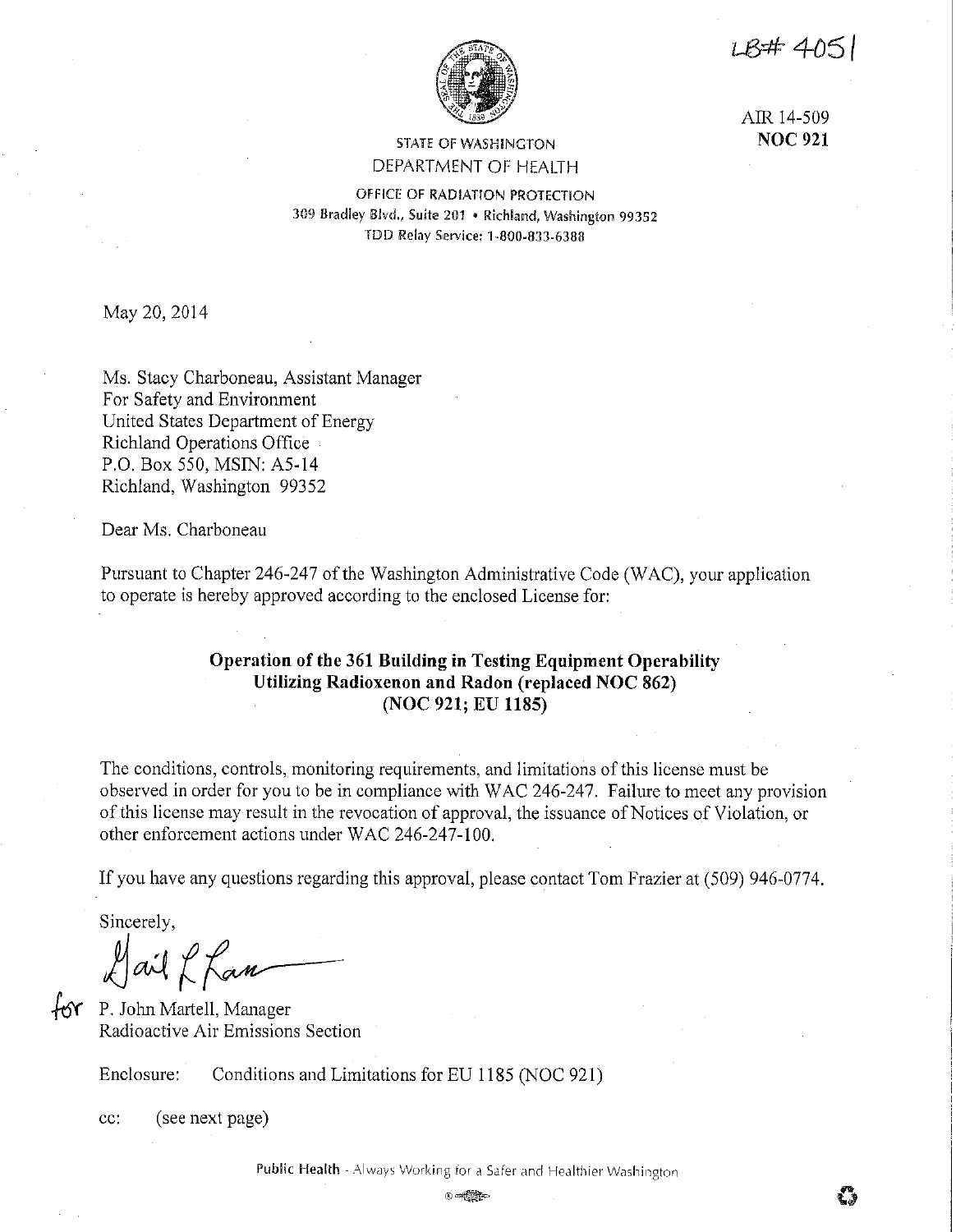**AIR 14-509** 

Ms. Stacy Charboneau May 20, 2014 Page 2 of 2

cc: Ruth Allen, WRPS Robert Anderson, MSA Matthew Barnett, PNNL Lee Bostic, BNI Cliff Clark, USDOE-RL Jack Donnelly, WRPS Rick Engelmann, CHPRC Dennis Faulk, EPA Tom Frazier, WDOH Phil Gent, Ecology Dale Jackson, USDOE-RL Reed Kaldor, MSA Paul Karschnia, CHPRC Ed MacAlister, USDOE-RL · Valarie Peery, Ecology John Schmidt, WDOH Maria Skorska, Ecology Jeff Voogd, WRPS Joan Woolard, WRPS Davis Zhen, EPA Environmental Portal RAES Tracking: Line 857; NOC 921; EU 1185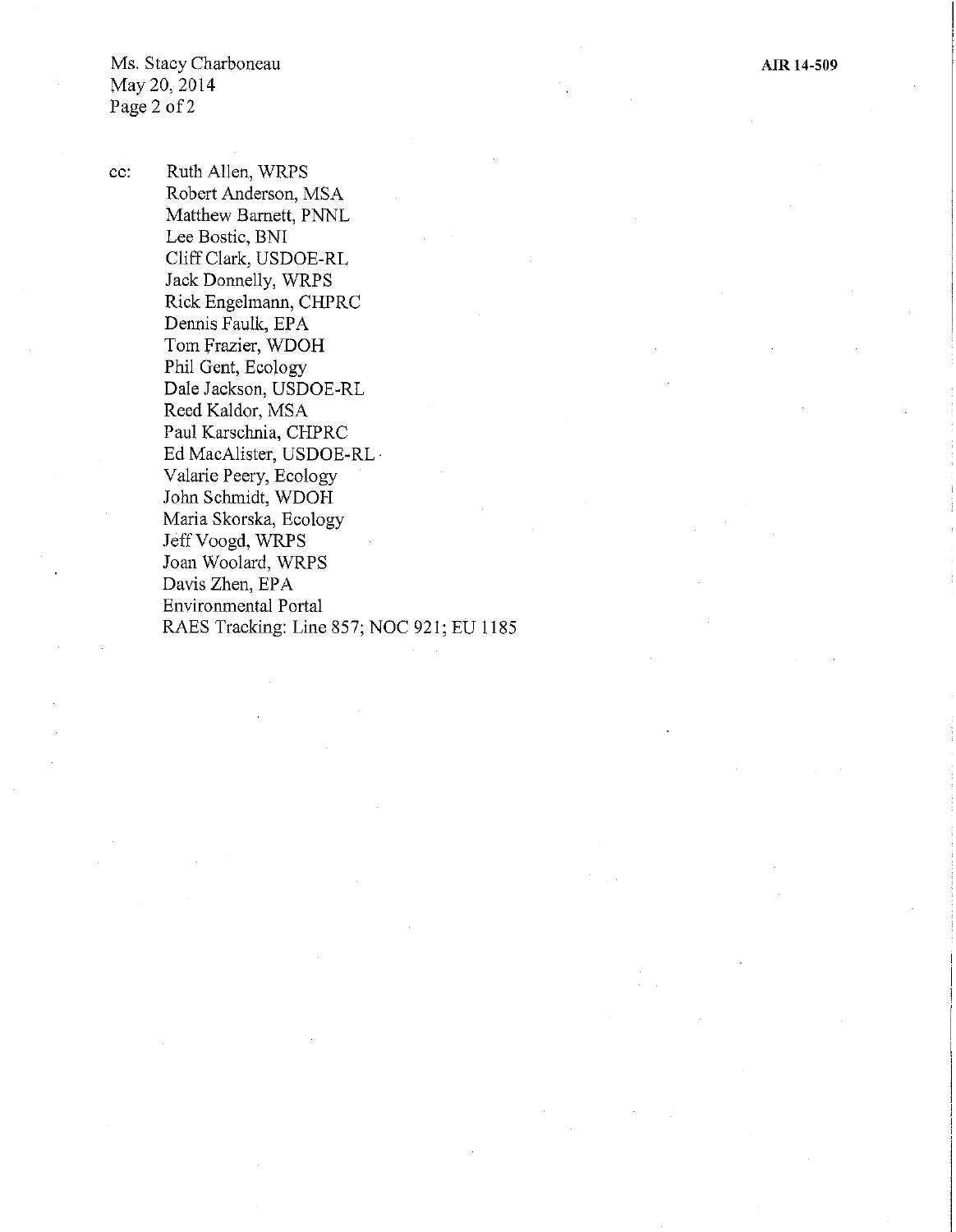#### **300**

#### **361 Building**

This is a MINOR, FUGITIVE, non-point source emission unit.

300 Diffuse/Fugitive Emissions

## **Abatement Technology** ALARACT WAC 246-247-040(4)

state only enforceable: WAC 246-247-010(4), 040(5), 060(5)

| Zone or Area | <b>Abatement Technology</b> | Required $#$ of Units | <b>Additional Description</b> |
|--------------|-----------------------------|-----------------------|-------------------------------|
| None         | None                        |                       |                               |

### **Monitoring Requirements**

state enforceable: WAC 246-247-040(5), 060(5), and federally enforceable: 40 CFR 61 subpart H

| <b>Federal and State</b> | <b>Monitoring and Testing</b>                                                  | Radionuclides Requiring                            | <b>Sampling</b> |  |
|--------------------------|--------------------------------------------------------------------------------|----------------------------------------------------|-----------------|--|
| <b>Regulatory</b>        | Requirements                                                                   | Measurement                                        | Frequency       |  |
| WAC 246-247-075[3]       | Determined using 40 CFR<br>61 Appendix D calculations<br>in lieu of monitoring | As listed in condition 3 of this<br>emission unit. | Inventory       |  |

**Sampling Requirements** The radioactive material inventory will be tracked through out the year to ensure that the yearly emission limit is not exceeded.

#### **Additional Requirements**

Additional monitoring or sampling requirements established by this License will be listed in the Conditions and Limitations section, if applicable.

**Operational Status** The 361 Building provides a space to house monitoring instrumentation.

### **This Emission Unit has 1 active Notice(s) of Construction.**

| <b>Project Title</b>                                                     |            | Approval # Date Approved NOC_ID |      |
|--------------------------------------------------------------------------|------------|---------------------------------|------|
| Operation of the 361 Building in Testing Equipment Operability Utilizing | AIR 14-509 | 5/20/2014                       | -921 |
| Radioxenon and Radon (replaced NOC 862)                                  |            |                                 |      |

### **Conditions (state only enforceable: WAC 246-247-040(5), 060(5) if not specified)**

- 1) The total abated emission limit for this Notice of Construction is limited to 9.00E-04 mrem/year to the Maximally Exposed Individual (WAC 246-247-040(5)).
- 2) The 361 Building is pre-cast concrete portable equipment shelter that is pennanently located in the southwest comer of the 300 Area on the Hanford Site. Sampling equipment (i.e., Swedish Automatic Unit for Noble gas and Acquisition and analysis [SAUNA] samples atmospheric gases, some of which may be radioactive. Periodically radioactive gases/materials will be used to confinn operability of the instrument. The SAUNA is a collection and analysis system. Gases/materials are consumed by the system, analyzed, transferred to an archive storage bottle, and then finally released by evacuating the archive bottle in to the room air space. Other radioactive gases/materials may also be utilized by the project.
- 3) The PTE for this project as determined under WAC 246-247-030(21)( $a-e$ ) [as specified in the application] is 9.00E-04 mrem/year. Approved are the associated potential release rates (Curies/year) of:

| Alpha - 0                                                                                                                                          | Gas | WAC 246-247-030(21)(a)                                                                                                  |  |  |
|----------------------------------------------------------------------------------------------------------------------------------------------------|-----|-------------------------------------------------------------------------------------------------------------------------|--|--|
| 25% of the abated dose.                                                                                                                            |     | Contributes less than 0.1 mrem/yr to the MEI, and represents less than 10% of the unabated PTE and represents less than |  |  |
| Beta - 0                                                                                                                                           | Gas | WAC 246-247-030(21)(a)                                                                                                  |  |  |
| Contributes less than 0.1 mrem/yr to the MEI, and represents less than 10% of the unabated PTE and represents less than<br>25% of the abated dose. |     |                                                                                                                         |  |  |

| The radioactive isotopes identified for this emission unit are (no quantities specified): |              |            |            |          |  |
|-------------------------------------------------------------------------------------------|--------------|------------|------------|----------|--|
| Ac - 225                                                                                  | Ac - 227     | Ac - 228   | Ag - 108 m | Ag - 108 |  |
| $Aq - 109$ m                                                                              | $Aq - 110$ m | Aa - 110   | Aa - 111   | AI - 26  |  |
| AI - 28                                                                                   | $Am - 241$   | Am - 242 m | Am - 242   | Am - 243 |  |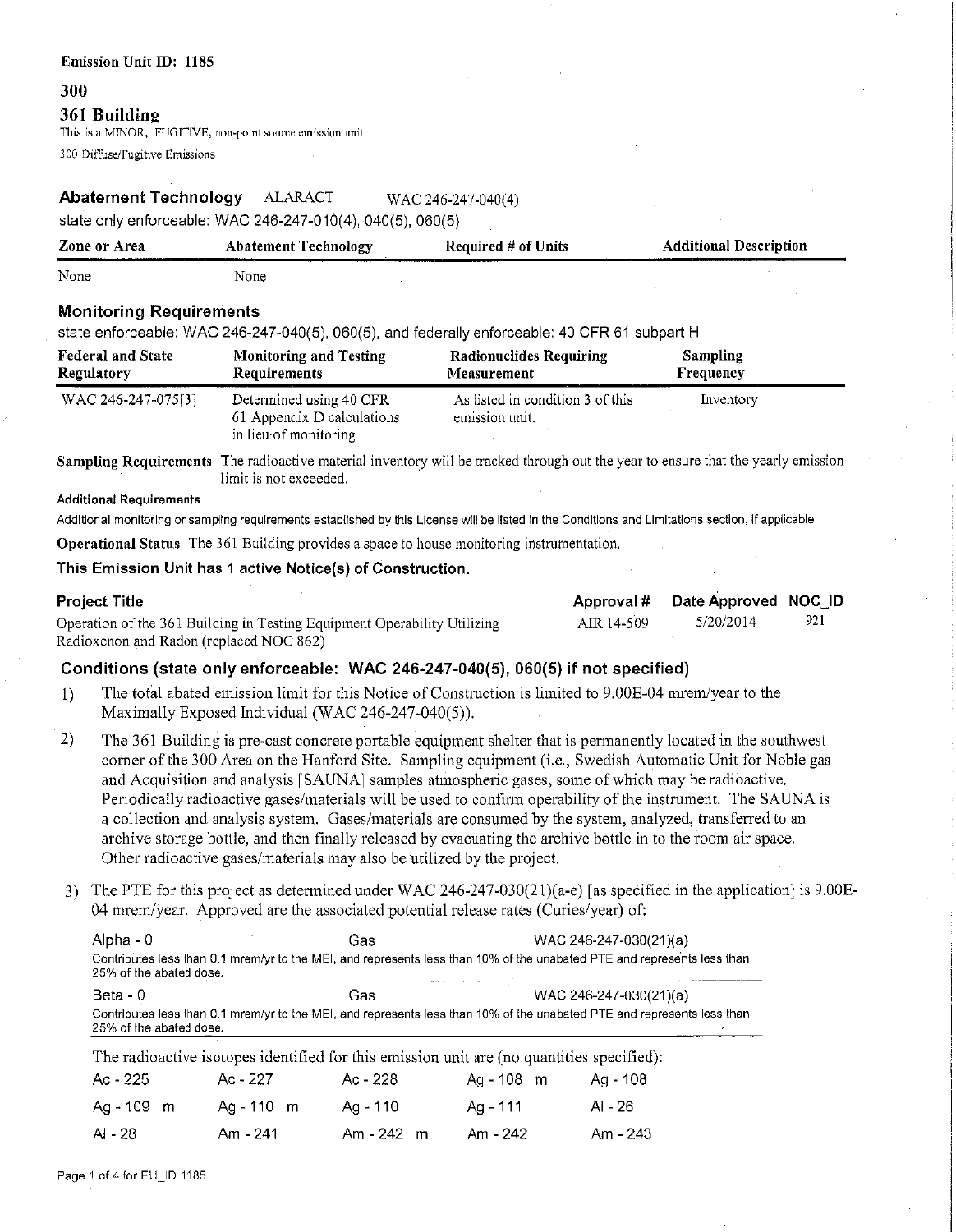| Am - 245      | Am - 246                     | Ar - 37             | Ar - 39                    | Ar - 41         |
|---------------|------------------------------|---------------------|----------------------------|-----------------|
| Ar - 42       | As - 74                      | As - 76             | As - 77                    | At - 217        |
| Au - 195      | Au - 198                     | Au - 198<br>m       | Ba - 131                   | Ba - 133        |
| Ba - 133<br>m | Ba - 137 m                   | Ba - 139            | Ba - 140                   | Ba - 141        |
| Ba - 142      | Ba - 143                     | Be - 10             | Be - 7                     | Bi - 207        |
| Bi - 208      | Bi-210 m                     | Bi - 210            | Bi - 211                   | Bi - 212        |
| Bi - 213      | Bi - 214                     | Bk - 247            | Bk - 249                   | <b>Bk - 250</b> |
| Br - 82       | Br - 82 m                    | $Br - 83$           | Br - 84                    | Br-84 m         |
| Br - 85       | $C - 11$                     | C - 14              | C - 15                     | Ca - 41         |
| Ca - 45       | Ca - 47                      | Cd - 107<br>$\cdot$ | $Cd - 109$                 | $Cd - 111$<br>m |
| Cd - 113<br>m | Cd - 113                     | $Cd - 115$<br>m     | Cd - 115                   | Cd - 117        |
| Cd - 117<br>m | Ce - 139                     | Ce - 141            | Ce - 142                   | Ce - 143        |
| Ce - 144      | $Cf - 249$                   | $Cf - 250$          | $Cf - 251$                 | Cf - 252        |
| $CI - 36$     | Cm - 241                     | Cm - 242            | Cm - 243                   | Cm - 244        |
| Cm - 245      | Cm - 246                     | Cm - 247            | Cm - 248                   | $Cm - 250$      |
| Co - 56       | $Co - 57$                    | $Co - 58$           | $Co - 60$                  | $Co - 60$ m     |
| Cr - 49       | $Cr - 51$                    | $Cr - 55$           | $Cs - 131$                 | Cs - 132        |
| Cs - 134      | Cs - 134 m                   | Cs - 135            | Cs - 136                   | Cs - 137        |
| $Cs - 138$    | Cs - 139                     | $Cs - 140$          | $Cs - 141$                 | Cu - 64         |
| Cu - 66       | Dy - 159                     | Dy - 165            | Dy - 169                   | Er - 169        |
| Er - 171      | Es - 254                     | Eu - 150            | Eu - 152                   | Eu - 152<br>m   |
| Eu - 154      | Eu - 155                     | Eu - 156            | Eu - 157                   | $F - 18$        |
| $Fe - 55$     | Fe - 59                      | $F - 221$           | Fr - 223                   | Ga - 67         |
| Ga - 68       | Ga - 70                      | Ga - 72             | Gd - 148                   | Gd - 149        |
| $Gd - 151$    | Gd - 152                     | Gd - 153            | Ge - 68                    | Ge - 71         |
| Ge - 71 m     | Ge - 75                      | Ge - 77             | Ge - 77 m                  | H - 3           |
| Hf - 175      | $Hf - 178$ m                 | Hf - 179 m          | Hf - 181                   | Hf - 182        |
| Hg - 203      | Ho - 163                     | Ho - 166            | Ho - 166 m                 | $1 - 122$       |
| $1 - 123$     | <u> 1- 125</u>               | $1 - 126$           | $1 - 128$                  | $1 - 129$       |
| $1 - 130$     | $1 - 130$ m                  | l - 131             | $1 - 132$                  | $1 - 132$ m     |
| $1 - 133$     | $1 - 133$ m<br>$\sim$ $\sim$ | l - 134             | $1 - 134$ m                | $1 - 135$       |
| $ln - 106$    | $ln - 111$                   | $ln - 113$ m        | $ln - 114$ m               | $ln - 114$      |
| $ln - 115$    | $\ln - 115$ m                | In - 116            | $ln - 116$ m               | In - 117        |
| $ln - 117$ m  | $Ir - 192$                   | K - 40              | $K - 42$<br>$\mathbb{R}^2$ | Kr - 81         |
| Kr - 81 m     | Kr-83 m                      | Kr - 85             | Kr-85 m                    | Kr - 87         |
| Kr - 88       | Kr - 89                      | Kr - 90<br>V.       | La - 137                   | La - 138        |
| $La - 140$    | La - 141                     | La - 142            | La - 144                   | Lu - 177        |
| Lu - 177<br>m | Mg - 27                      | Mg - 28             | Mn - 52                    | Mn - 54         |
| Mn - 56       | Mo - 103                     | Mo - 104            | Mo - 105                   | Mo - 93         |
| Mo - 99       | N - 13                       | Na - 22             | Na - 24                    | Na - 24<br>m    |
| Nb - 100      | Nb - 101                     | Nb - 103            | Nb - 91                    | Nb - 91<br>m    |
|               |                              |                     |                            |                 |

Page 2 of 4 for EU\_ID 1185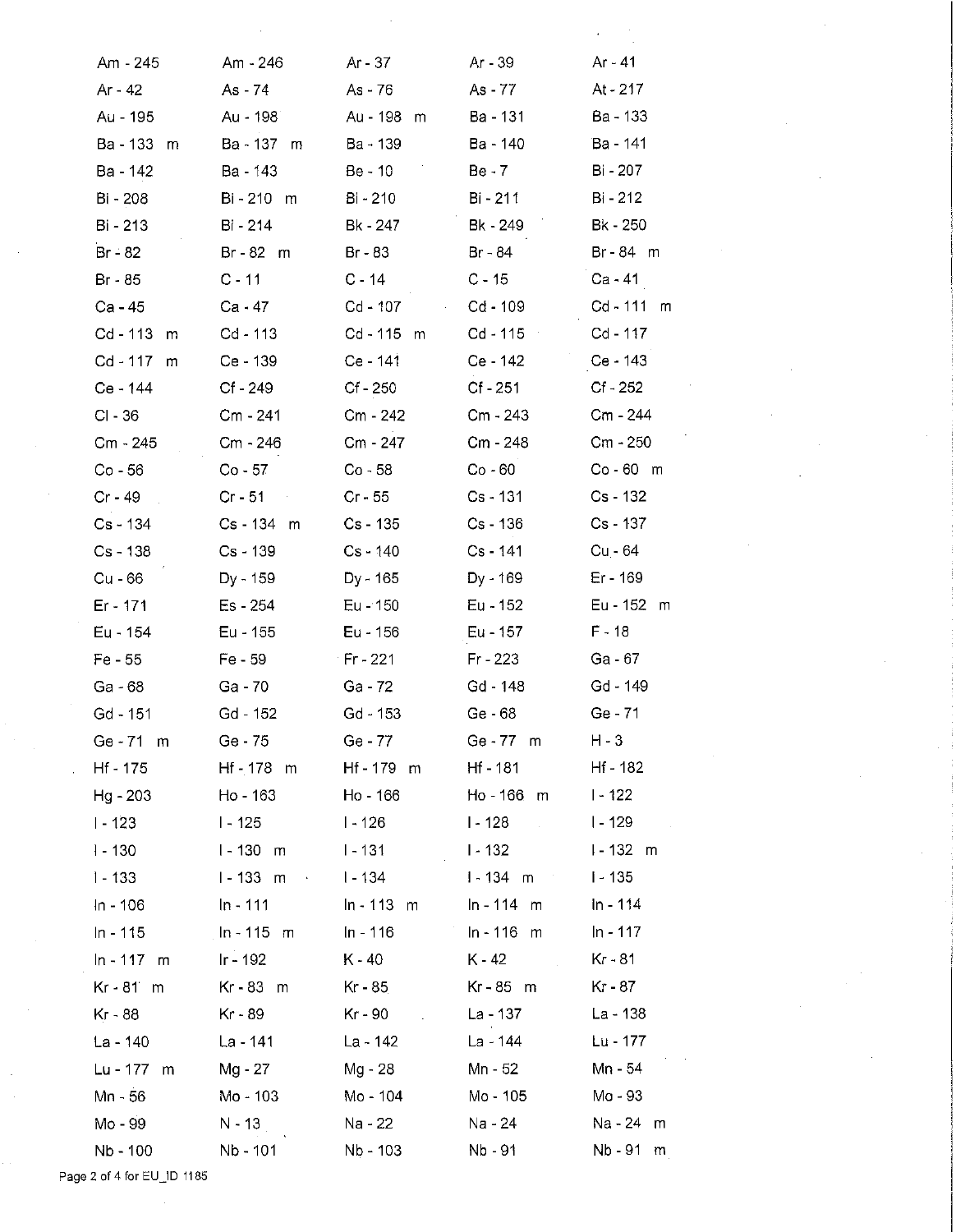| Nb - 92                   | Nb - 93<br>m | Nb - 94       | Nb - 95       | Nb-95 m       |
|---------------------------|--------------|---------------|---------------|---------------|
| Nb - 97                   | Nb - 97<br>m | Nb - 98       | Nd - 144      | Nd - 147      |
| Ni - 56                   | Ni - 59      | Ni - 63       | Ni - 65       | Np - 235      |
| Np - 236<br>$\mathcal{L}$ | Np - 237     | Np - 238      | Np - 239      | Np - 240      |
| Np - 240 m                | $O - 15$     | $O - 19$      | Os - 191      | $P - 32$      |
| $P - 33$                  | Pa - 231     | Pa - 233      | Pa - 234      | Pa - 234 m    |
| Pb - 209                  | Pb - 210     | $Pb - 211$    | Pb - 212      | Pb - 214      |
| $Pd - 103$                | Pd - 107     | Pd - 109      | Pm - 143      | Pm - 144      |
| Pm - 145                  | Pm - 146     | Pm - 147      | Pm - 148<br>m | Pm - 148      |
| Pm - 149                  | Pm - 151     | $Po - 208$    | $Po - 209$    | $Po - 210$    |
| $Po - 211$                | Po - 212     | $Po - 213$    | $Po - 214$    | $Po - 215$    |
| $Po - 216$                | $Po - 218$   | Pr - 143      | Pr - 144      | Pr - 144 m    |
| Pu - 234                  | Pu - 236     | Pu - 237      | $Pu - 238$    | Pu - 239      |
| Pu - 240                  | Pu - 241     | Pu - 242      | Pu - 243      | Pu - 244      |
| Pu - 246                  | Ra - 223     | Ra - 224      | Ra - 225      | Ra - 226      |
| Ra - 228                  | Rb - 81      | Rb - 83       | Rb - 84       | Rb - 86       |
| Rb - 87                   | Rb - 88      | Rb - 89       | Rb - 90       | Rb-90 m       |
| Re - 186                  | Re - 187     | Re - 188      | Rh - 101      | Rh - 102      |
| Rh - 102<br>m             | Rh - 103 m   | Rh - 104      | Rh - 105      | Rh - 105<br>m |
| Rh - 106                  | Rn - 219     | Rn - 220      | $Rn - 222$    | Rn - 224      |
| Ru - 103                  | Ru - 105     | Ru - 106      | Ru - 97       | $S - 35$      |
| Sb - 122                  | $Sb - 124$   | $Sb - 125$    | $Sb - 126$    | Sb - 126 m    |
| Sb - 127                  | Sb - 129     | $Sc - 44$     | $Sc - 46$     | $Sc - 47$     |
| Se - 75                   | Se - 79      | Se - 79 m     | Si - 31       | Si - 32       |
| Sm - 145                  | Sm - 146     | Sm - 147      | Sm - 148      | Sm - 151      |
| Sm - 153                  | Sm - 157     | $Sn - 113$    | $Sn - 117$ m  | Sn-119 m      |
| $Sn - 121$ m              | Sn - 121     | Sn - 123      | $Sn - 125$    | Sn - 126      |
| $Sr - 85$                 | $Sr - 87$ m  | $Sr - 89$     | $Sr - 90$     | $Sr-91$       |
| Sr - 92                   | Ta - 179     | Ta - 180      | Ta - 182      | Ta - 182 m    |
| Ta - 183                  | Tb - 157     | $Tb - 158$    | $Tb - 160$    | Tb - 161      |
| $Tc - 101$                | $Tc - 103$   | $Tc - 106$    | Tc-95 m       | $Tc - 95$     |
| $Tc - 97$                 | Tc-97 m      | $Tc - 98$     | Tc - 99       | Tc-99 m       |
| Te - 121<br>m             | Te - 121     | Te - 123      | Te - 123 m    | Te - 125 m    |
| Te - 127<br>m             | Te - 127     | Te - 129<br>m | Te - 129      | Te - 131      |
| Te - 131<br>m             | Te - 132     | Te - 133      | Te - 133 m    | Te - 134      |
| Th - 227                  | Th - 228     | Th - 229      | Th - 230      | Th - 231      |
| Th - 232                  | Th - 233     | Th - 234      | Ti - 44       | Ti - 45       |
| $Ti - 51$                 | $TI - 201$   | $T! - 204$    | $TI - 206$    | $T - 207$     |
| $TI - 208$                | $T - 209$    | Tm - 168      | Tm - 170      | Tm - 171      |
| $U - 232$                 | $U - 233$    | $U - 234$     | $U - 235$     | U - 236       |
| $U - 237$                 | $U - 238$    | $U - 239$     | $U - 240$     | $V - 48$      |

Page 3 of 4 for EU\_ID 1185